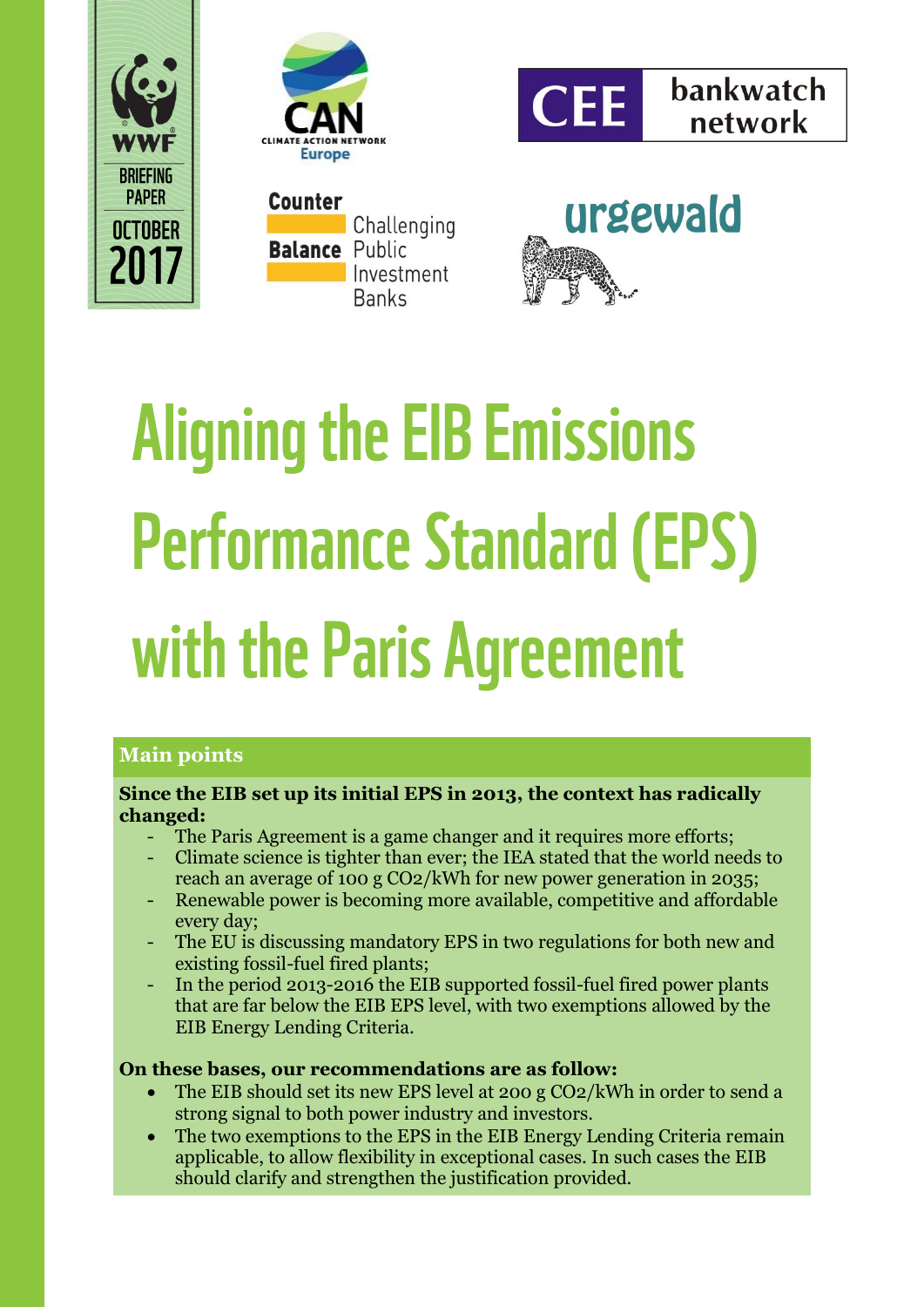# **Introduction**

**The European Investment Bank (EIB) is being reviewing its Emissions Performance Standard (EPS) in 2017.** Its EPS is part of the EIB Energy Lending Criteria<sup>1</sup> adopted in July 2013, and set at a level of  $550 g CO2/kWh$ .

The EPS review is a critical opportunity for the EIB to align its energy portfolio with the Paris Agreement. It is also a crucial credibility test before the review of the full EIB Energy Lending Criteria in 2018.

After the EIB EPS was set up in 2013, the game-changing UNFCCC Paris Agreement was signed by 195 countries and ratified. The agreement sets out a global action plan to "hold the increase in the global average temperature to well below 2 °C above preindustrial levels and to pursue efforts to limit the temperature increase to 1.5  $\degree$ C above pre-industrial levels". **The Paris Agreement is more ambitious than previously agreed climate targets, and thus requires a step change for adequate implementation.**

In addition, its Article 2-1 (c) highlights the need to make "finance flows consistent with a pathway towards low greenhouse gas emissions and climate-resilient development" – in other words, to align financial flows with the well below 2°C climate target.

## 1. What does latest climate science say on fossil fuels?

Several reports have raised the alarm on the risks of new fossil fuel-fired power generation, given the huge carbon budget already locked in by existing capacity:

- In March 2016 an Oxford University study building upon earlier research finds<sup>2</sup>: "Our core result is that for a 50% probability of limiting warming to 2C, assuming other sectors play their part, **no new investment in fossil electricity infrastructure (without carbon capture) is feasible from 2017 at the latest"**.
- It confirms the analysis of the 2012 World Energy Outlook<sup>3</sup> : from the International Energy Agency (IEA): "Our 450 Scenario finds that almost fourfifths of the CO2 emissions allowable by 2035 are already locked-in by existing power plants, factories, buildings, etc. **If action to reduce CO2 emissions is not taken before 2017, all the allowable CO2 emissions would be locked-in by energy infrastructure existing at that time**."

1

<sup>&</sup>lt;sup>1</sup> EIB (2013)[, Energy Lending Criteria. EIB and Energy: Delivering Growth, Security and Sustainability -](http://www.eib.org/attachments/strategies/eib_energy_lending_criteria_en.pdf) EIB's Screening [and Assessment Criteria for Energy Projects](http://www.eib.org/attachments/strategies/eib_energy_lending_criteria_en.pdf)

<sup>&</sup>lt;sup>2</sup> Pfeiffer, Millar, Hepburn, Beinhocker (2016), The '2C capital stock' for electricity generation: Committed [cumulative carbon emissions from the electricity generation sector and the transition to a green economy,](http://www.sciencedirect.com/science/article/pii/S0306261916302495) in Nature

<sup>&</sup>lt;sup>3</sup> International Energy Agency (2012)[, World Energy Outlook](http://www.iea.org/publications/freepublications/publication/English.pdf)

<sup>2</sup> WWF | Aligning the EIB EPS with the Paris Agreement | October 2017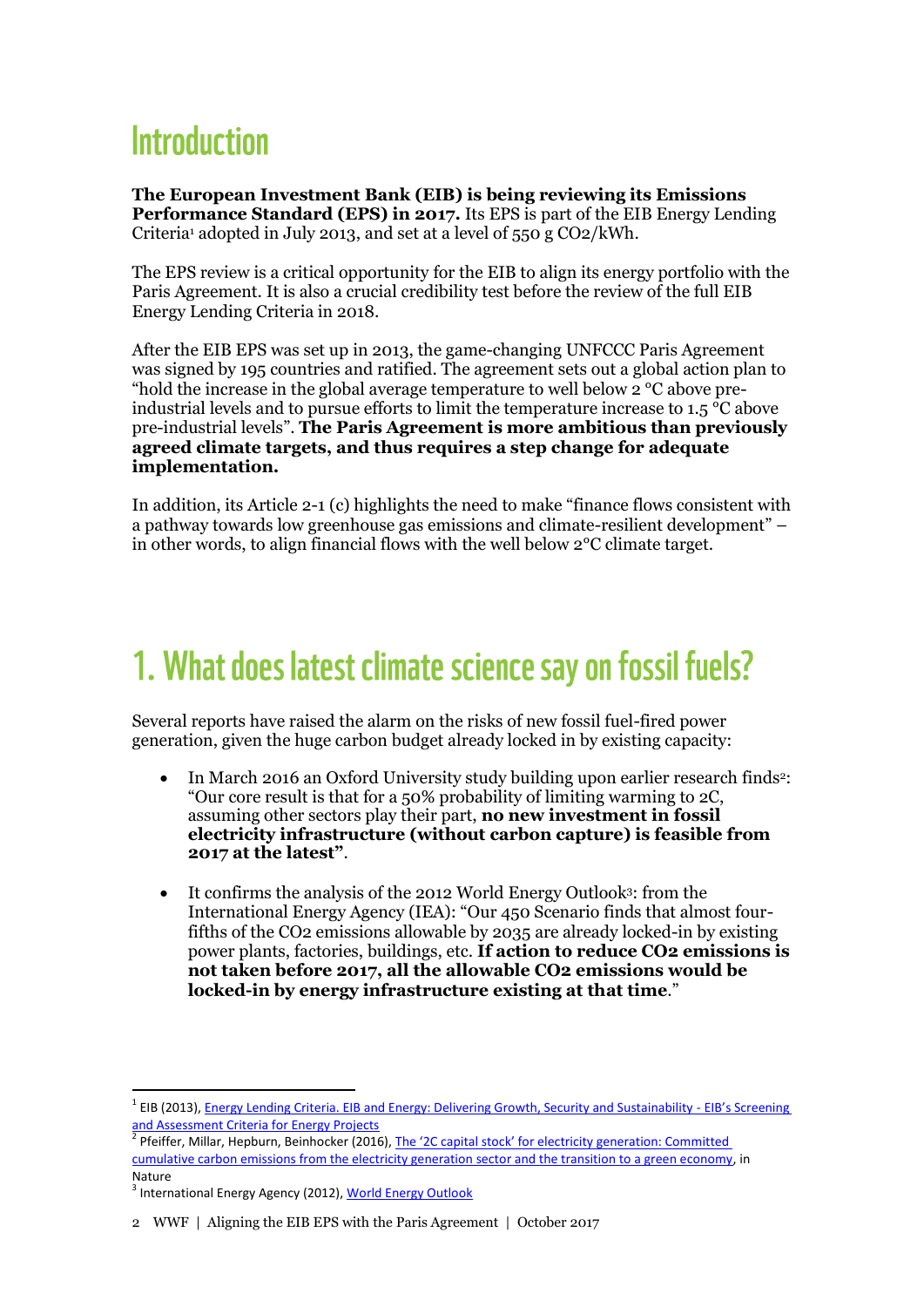- In August 2016, Erickson et al.<sup>4</sup> publish a study assessing carbon lock-in and produce two main findings: globally, coal-fired power plants present the greatest carbon lock-in risk globally; the second risk of lock-in is from gas-fired power plants and amounts to 25 GtCO2.
- In the 2016 World Energy Outlook, **the IEA stated that the world needs to reach an average of 100 g CO2/kWh** for new power generation over the next two decades (2015-2035) to reach climate stabilization. It found that "at the current relative shares of low-carbon and fossil fuel capacity investments, the world will not arrive at the 2DS level of 100 kg/MWh by the late 2030s" <sup>5</sup> .

#### **Two elements should be noted in addition:**

- These studies are focused on a  $2^{\circ}C$  pathway which is less ambitious than the Paris Agreement's targets of well below 2°C /1,5°C. Logically the Paris Agreement does now require increased efforts and tighter deadlines<sup>6</sup>;
- The IEA target of 100 g  $\rm \tilde{CO}2/kWh$  for 2035 is a global average. Given the common but differentiated responsibilities of countries within the framework of the Paris Agreement, the EU countries should increase their efforts relatively and achieve this target sooner, to leave more room to poorer countries.

This leads to the following conclusions:

- New electricity generation should very rapidly become zero carbon, to avoid the risk of carbon lock in;
- In the case this is not done rapidly enough, it is increasingly likely that a substantial part of the existing fossil fuel-fired power plants will have to undergo early closure to achieve the Paris Agreement (asset stranding). This would be a costly and uneconomic pathway, that should be avoided.

**The EU High Level Expert Group on sustainable finance**, commissioner by Vice-President Dombrovskis of the European Commission, published its interim report in July 2017 in which it notably urges to 'align public funds with sustainability', and, for public banks like the EIB, calls for "ensuring that investments no longer support or derisk unsustainable investments such as fossil fuels" <sup>7</sup> .

#### **What does this imply for fossil-fuel fired power plants?**

Carbon intensity at the combustion point (the power plant) for different power sources is as follows:

1

<sup>&</sup>lt;sup>4</sup> Erickson P., Sivan Kartha S., Lazarus M., Tempest K. (2015)[, Assessing carbon lock-in,](http://iopscience.iop.org/article/10.1088/1748-9326/10/8/084023/meta) Environmental Research Letters, Volume 10, Number 8

<sup>&</sup>lt;sup>5</sup> IEA (2016), <u>World Energy Investment 2016</u>

<sup>6</sup> The IEA has published in June 2017 a new and tighter scenario (B2DS) which is presented as a 1.75°C scenario. In June 2018 the Intergovernmental Panel on Climate Change is expected to publish a 1.5°C scenario. Such scenarios should be taken as the new benchmarks to assess decarbonisation efforts and set future milestones <sup>7</sup> [https://ec.europa.eu/info/sites/info/files/170713-sustainable-finance-report\\_en.pdf](https://ec.europa.eu/info/sites/info/files/170713-sustainable-finance-report_en.pdf)

<sup>3</sup> WWF | Aligning the EIB EPS with the Paris Agreement | October 2017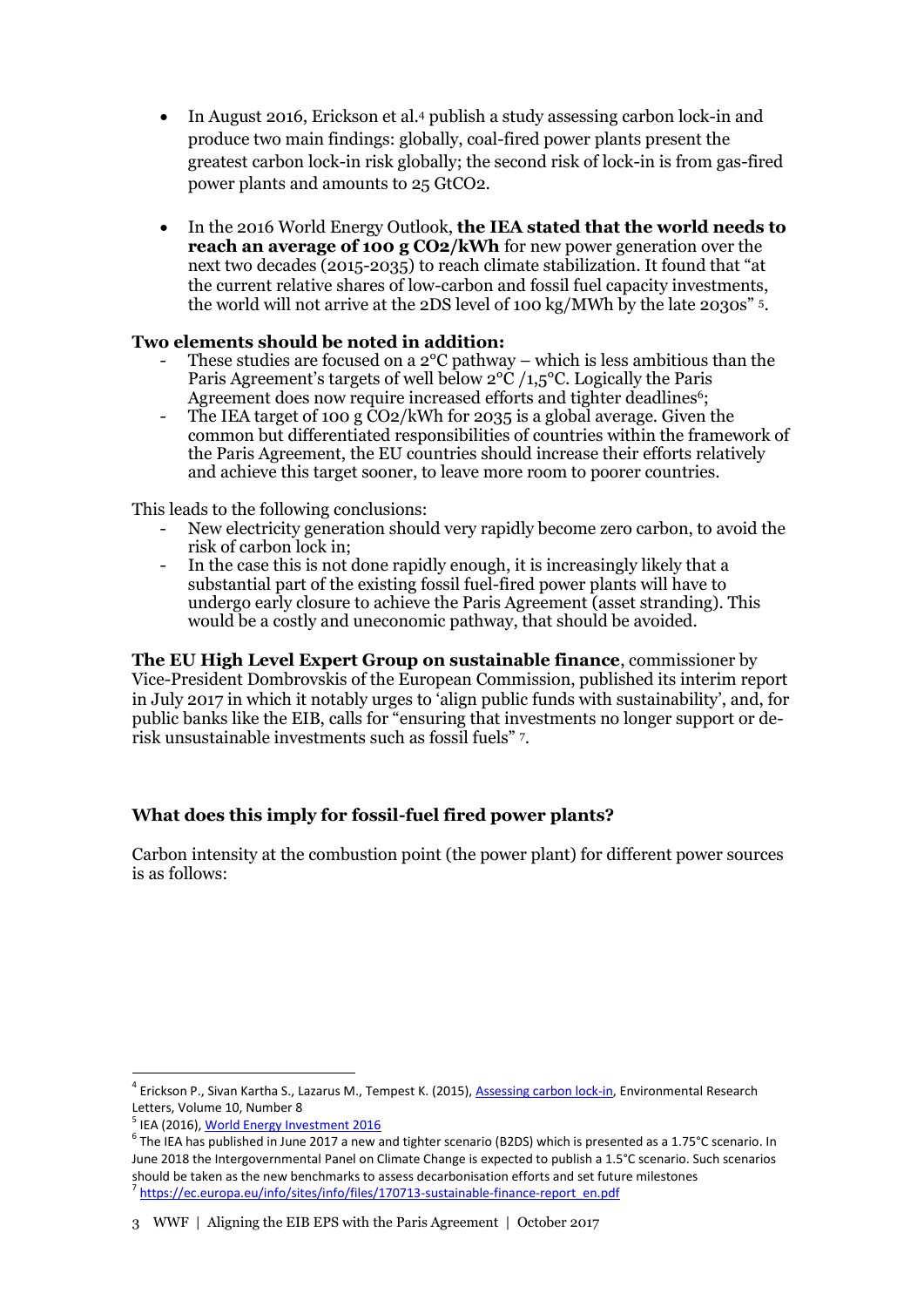



Sources: IEA, Ecofys, IPCC CHP: combined heat and power

1

It should be noted that the carbon intensity at combustion point captures only a part of the full life cycle emissions: the upstream emissions are not included. According to Climate Action Tracker, "life-cycle emissions, i.e. taking into account the emissions in the fuel chain and the manufacturing of the energy conversion technology, are estimated at 410–650 gCO2eq/kWh for natural gas combined-cycle plants. This is lower than power from hard coal (710–950 gCO2eq/kWh), but much higher than for most renewable technologies (2–180 gCO2eq/kWh) (IPCC 2014)" <sup>8</sup>. Importantly, assuming that the carbon intensity of gas is 300-350 gCO2eq/kWh at the combustion point, this would imply that **the total carbon intensity of gas is on average 63% higher than its carbon intensity at combustion point**. Given its higher potential to leak than oil (liquid) and coal (solid), gas must therefore be considered with extra care – and gas-fired power plants accordingly.

### 2. Are renewable power alternatives competitive and affordable?

According to the IEA Renewables 2017 study<sup>9</sup> , **renewables accounted for almost 2/3 of net new power capacity around the world in 2016, with almost 165 gigawatts (GW) coming online. Over the next five years, renewables are expected to remain the fastest-growing source of electricity generation worldwide**: through 2022, renewable electricity capacity forecast to expand by over 920 GW, an increase of 43%. While electricity demand growth is slowing in many countries around the world, the deployment of renewable power generation continues to grow dramatically.

<sup>&</sup>lt;sup>8</sup> Climate Action Tracker – Ecofys, Climate Analytics, New Climate Institute - (2017), Foot off the gas: Increased [reliance on natural gas in the power sector risks an emissions lock-in](http://climateactiontracker.org/assets/publications/briefing_papers/CAT-2017-06-16-DecarbonisationSeries-NaturalGas.pdf) 9 <http://www.iea.org/renewables/>

<sup>4</sup> WWF | Aligning the EIB EPS with the Paris Agreement | October 2017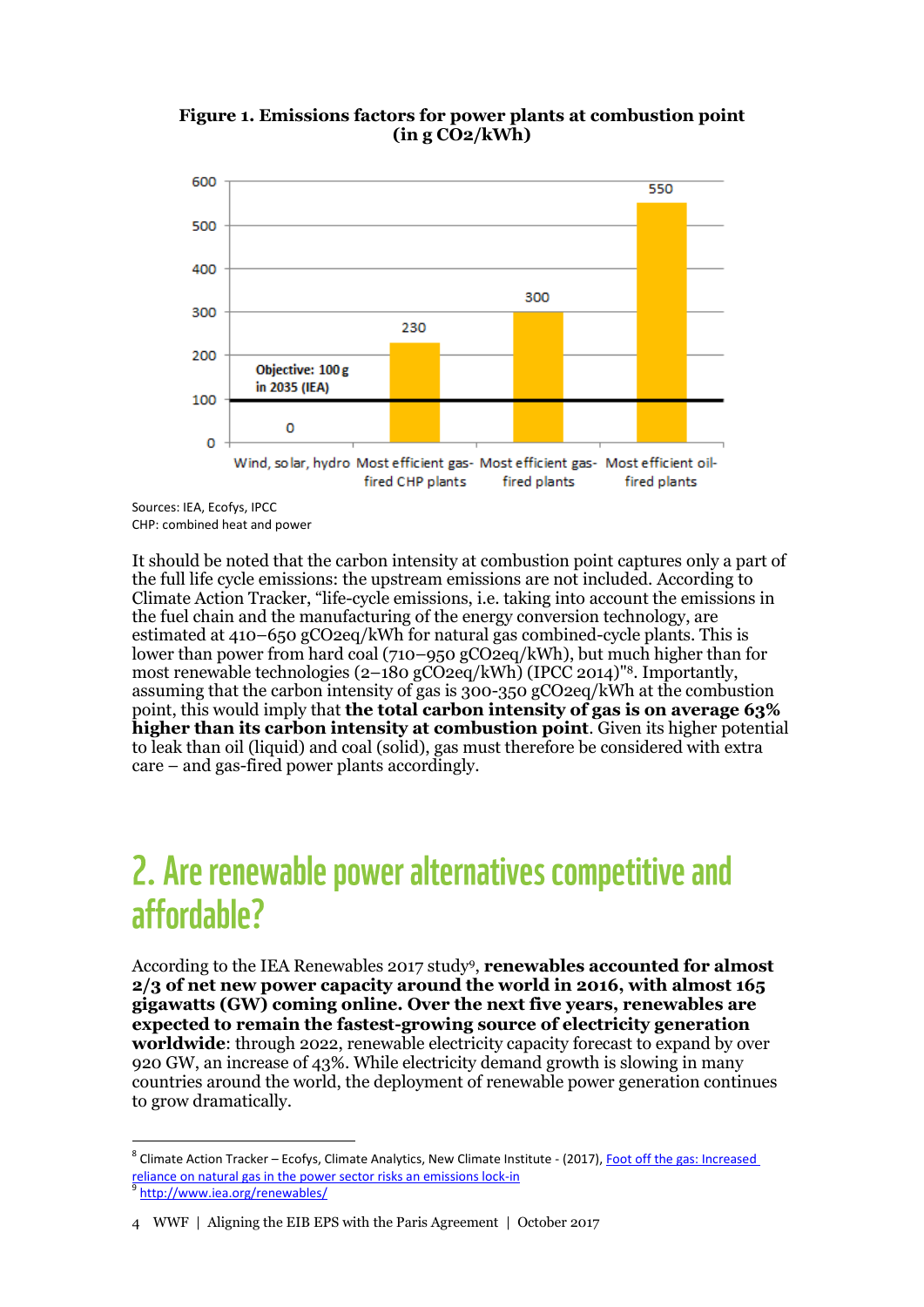**The cost-competitiveness of renewable power generation has reached historic levels**. According to IRENA the levelized cost of electricity for wind and solar (LCOE) -- the electricity price at which investment in a new power plant covers capital and operating costs and generates a healthy return on investment -- is already well within the range of fossil fuels power projects in many countries and regions<sup>10</sup>, and provides considerable economic and social benefits. Examples include:

- Onshore wind is now one of the most competitive sources of electricity available. Technology improvements, occurring at the same time as installed costs have continued to decline, mean that the cost of onshore wind is now within the same cost range, or even lower, than for fossil fuels. Wind projects around the world are consistently delivering electricity for US \$0.05 to US \$0.09/kWh without financial support, with the best projects costing even less.
- Solar PV module prices in 2015 were 75 to 80% lower than their levels at the end of 2009. Between 2010 and 2014 the levelized cost of electricity (LCOE) of utilityscale solar PV has fallen by half. The most competitive utility-scale solar PV projects are now regularly delivering electricity for just US \$0.08 per kilowatt-hour (kWh) without financial support, compared to a range of US \$0.045 to US \$0.14/kWh for fossil fuel power. But even lower costs are being contracted for 2017 and beyond:
	- In India, a 500MW section of the Bhadla Solar Park saw a price of just \$0.038 USD per kWh (2.44 Indian rupees) in May 2017<sup>11</sup>. Prices for solar PV in India's recent power auctions has led to prices for solar projects that are already cheaper than that for new coal power<sup>12</sup>.
	- In Mexico, a 300MW project by Fotowatio saw a price of \$0.02699 USD per kWh as of February 2017<sup>13</sup> .
	- In the United Arab Emirates, a solar project saw bids as low as \$0.0242 USD per kWh in September 2016<sup>14</sup> .
	- South Africa, Saudi Arabia, Australia and Chile are all building wind and solar projects that are cheaper or competitive with coal power plants<sup>15</sup>.

**In the EU, of the 24.5GW of new capacity built across the EU in 2016, 86% was from renewable sources** (wind, solar, biomass and hydro), eclipsing the previous high-water mark of 79% in 2014<sup>16</sup> .

Concentrated solar power (CSP) and offshore wind are still typically more expensive than fossil fuel-fired power generation options today, with the exception of offshore wind in tidal flats. But these technologies are in their infancy in terms of deployment.

<u>.</u>

<sup>13</sup> Blanca Diaz Lopez, "[Mexico signs lowest-price solar contracts to date](https://www.pv-magazine.com/2017/02/06/mexico-signs-lowest-price-solar-contracts-in-the-world-to-date/)," PV Magazine, February 6, 2017 <sup>14</sup> Anthony Dipaola, "[Cheapest Solar on Record Offered as Abu Dhabi Expands Renewables](https://www.bloomberg.com/news/articles/2016-09-19/cheapest-solar-on-record-said-to-be-offered-for-abu-dhabi)" Bloomberg.com,

<sup>&</sup>lt;sup>10</sup> IRENA. "Levelised Cost of Electricity 2010- 2016," accessed August 8, 2017

<sup>&</sup>lt;sup>11</sup> Tim Buckley, "IEEFA Asia: India's Electricity[-Sector Transformation Is Happening Now](http://ieefa.org/ieefa-asia-indias-electricity-sector-transformation-happening-now/)," Institute for Energy Economics and Financial Analysis, May 17, 2017

<sup>&</sup>lt;sup>12</sup> Anindya Upadhyay and Rajesh Kumar Singh, "[Cheaper Solar in India Prompts Rethink for Coal Projects](https://www.bloomberg.com/news/articles/2017-06-01/cheaper-solar-in-india-prompts-rethink-for-more-coal-projects)," Bloomberg.com, June 1, 2017

September 19, 2016 15 Giles Parkinson, "Renewables now cheaper than coal and gas in Australia," RenewEconomy, February 7, 2013.

[http://reneweconomy.com.au/renewables-now-cheaper-than-coal-and-gas-in-australia-62268/;](http://reneweconomy.com.au/renewables-now-cheaper-than-coal-and-gas-in-australia-62268/) Jeffrey Barbee, "[How renewable energy in South Africa is quietly stealing a march on coal](https://www.theguardian.com/environment/2015/jun/01/how-renewable-energy-in-south-africa-is-quietly-stealing-a-march-on-coal)," The Guardian, June 1, 2015; Institute for Energy Economics and Financial Analysis, "[Saudis Announce \\$50 Billion](http://ieefa.org/saudis-announce-50-billion-shift-renewables/) Shift to Renewables," IEEFA.org, April 21, 2017; Bloomberg, "[Solar Sold in Chile at Lowest Ever, Half Price of Coal](https://www.bloomberg.com/news/articles/2016-08-19/solar-sells-in-chile-for-cheapest-ever-at-half-the-price-of-coal)," Bloomberg.com (subscription only) <sup>16</sup> Adam Vaughan, "[Almost 90% of new power in Europe from renewable sources in 2016](https://www.theguardian.com/environment/2017/feb/09/new-energy-europe-renewable-sources-2016)", The Guardian, 9 February 2017

<sup>5</sup> WWF | Aligning the EIB EPS with the Paris Agreement | October 2017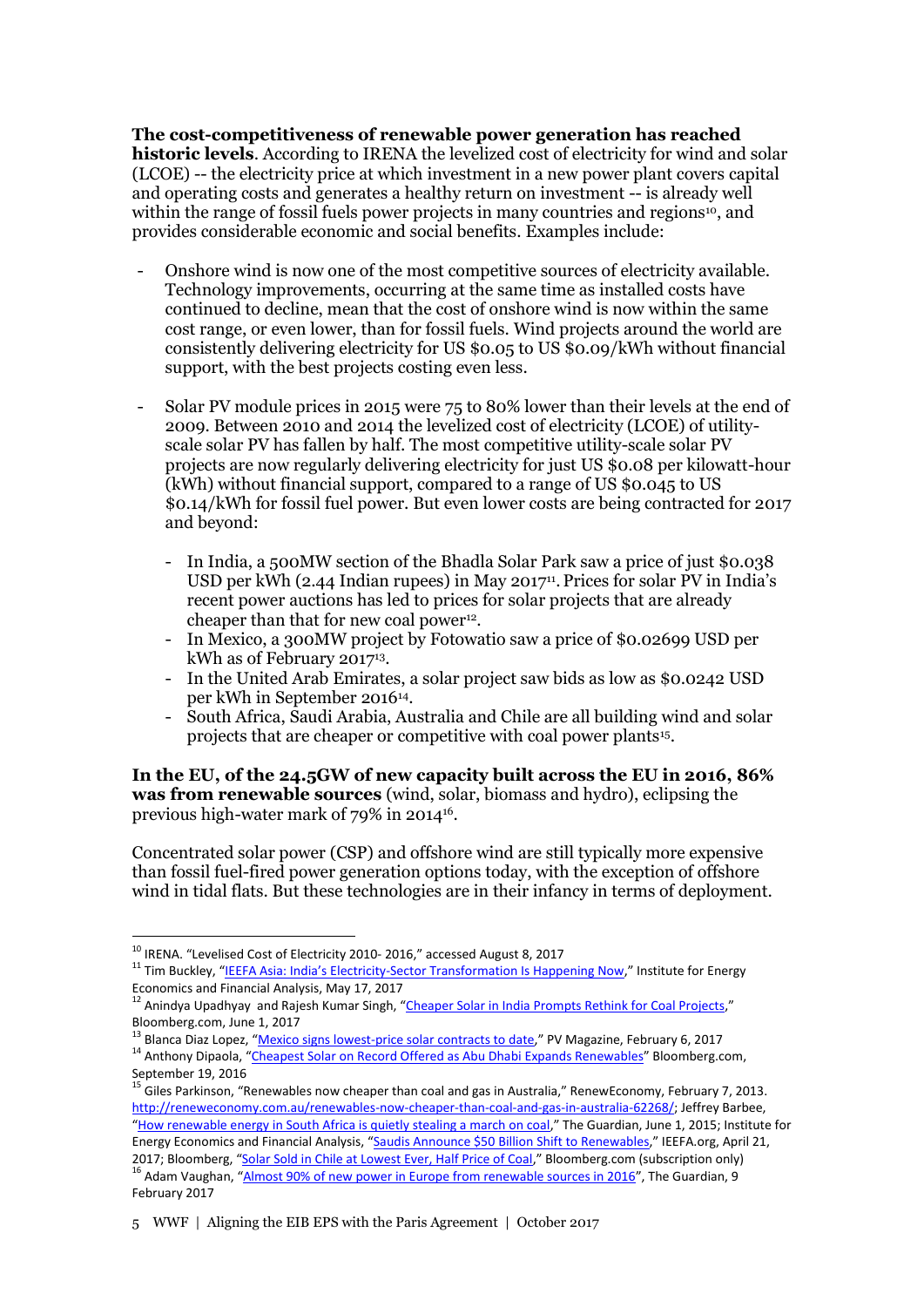Both represent important renewable power sources that will play an increasing role in the future energy mix, as their costs will continue to come down.

The next stage of the remarkable story of renewables will be driven by their underlying competiveness. In a growing number of countries renewable energy is now often the most economic source to meet their electricity demand. Renewable power has never cost so little and it is increasingly the option that will save consumers money today and even more in the long run. It provides an immediate, viable and affordable solution to the challenge of climate change.

**The unprecedented opportunity of growing competitiveness and availability of renewable energy globally should lead the EIB to fully refocus its power generation support on renewables to meet the goals of a secure, reliable, affordable and environmentally sustainable power sector.**

# 3. Will the EU implement regulatory EPS?

The EU is putting into place a whole new regulatory framework to implement its 2030 climate and energy targets and to operationalize the Energy Union.

Two regulations being currently discussed and negotiated by the EU institutions set up an Emissions Performance Standard:

- The legislative proposal of the European Commission for the Regulation on the internal market for electricity (Art 23§4) introduces an EPS of 550g CO2/kWh for capacity mechanisms<sup>17</sup>:
- The plenary vote of the European Parliament for the ETS regulation (amendments 94 and 104) introduces an EPS of 450g CO2/kWh for funding mechanisms (Modernisation Fund and Art 10c) for the post-2020 period<sup>18</sup>.

If these EPS are finally confirmed by EU institutions, they will equal or exceed the EIB EPS from 2013. **Importantly, in both regulations the EPS will ultimately apply to existing fossil fuel fired-plants – while the EIB EPS only applies to new plants or significant retrofits, and can therefore be tighter.**

This would mean that the EIB EPS becomes less ambitious than the ones from these EU regulations, if confirmed. Our view is that the EIB, as the public policy driven bank of the EU, should be at the forefront and show exemplarity - as it did initially in 2013. **This therefore calls for a significant improvement of the EIB EPS, ensuring that it goes well below the tightest level discussed for the future EU regulatory framework - that is 450g CO2/kWh.**

<sup>1</sup> 17 [https://ec.europa.eu/energy/sites/ener/files/documents/1\\_en\\_act\\_part1\\_v9.pdf](https://ec.europa.eu/energy/sites/ener/files/documents/1_en_act_part1_v9.pdf)

<sup>18</sup> [http://www.europarl.europa.eu/sides/getDoc.do?pubRef=-//EP//NONSGML+TA+P8-TA-2017-](http://www.europarl.europa.eu/sides/getDoc.do?pubRef=-//EP//NONSGML+TA+P8-TA-2017-0035+0+DOC+PDF+V0//EN) [0035+0+DOC+PDF+V0//EN](http://www.europarl.europa.eu/sides/getDoc.do?pubRef=-//EP//NONSGML+TA+P8-TA-2017-0035+0+DOC+PDF+V0//EN)

<sup>6</sup> WWF | Aligning the EIB EPS with the Paris Agreement | October 2017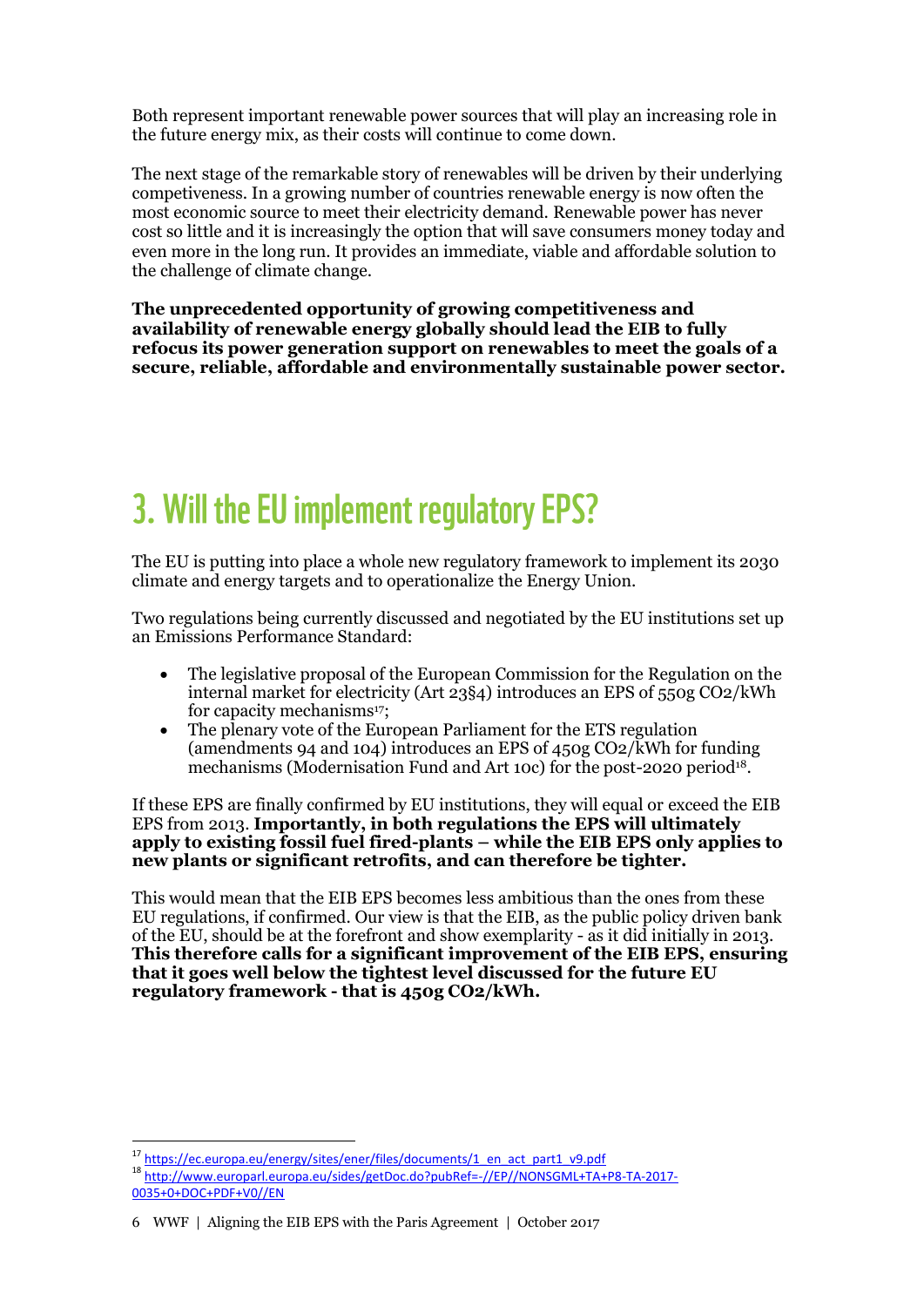# 4. What fossil fuel fired plants did the EIB support since the introduction of its EPS?

In the period 2013-2016 the EIB has been financing 11 power plants: (the year 2013 is limited here to the period after the introduction of the EIB EPS)

| <b>NAME</b>                                     | <b>COUNTRY</b>  | <b>DATE</b>   | <b>SIGNED</b><br><b>AMOUNT (€)</b> | <b>CATEGORY</b>                                             | <b>Carbon</b><br>intensity               | <b>MW</b><br>power |
|-------------------------------------------------|-----------------|---------------|------------------------------------|-------------------------------------------------------------|------------------------------------------|--------------------|
| Raahe plant                                     | Finland         | 2014          | 60.000.000                         | CHP (blast furnace gas)                                     | 390 <sub>g</sub><br>CO <sub>2</sub> /kWh | 115                |
| PPC power project on<br>Greek islands *         | Greece          | 2014-<br>2015 | 190.000.000                        | Diesel & heavy fuel oil<br>power generators                 | 650<br>gCO2/kWh **                       | 290                |
| PGE power generation                            | Poland          | 2015          | 114.168.550                        | $CHP$ (gas)                                                 | 247 and 282 g<br>CO2/kWh                 | 135                |
| El Shabab power plant                           | Egypt           | 2015          | 205.000.000                        | OCGT to CCGT<br>conversion (gas)                            | 431 g<br>CO <sub>2</sub> /kWh            | 1500               |
| <b>Elering Emergency</b><br>reserve power plant | Estonia         | 2015          | 32.000.000                         | Gas plant<br>(peaking/reserve unit)                         | 475<br>gCO2/kWh                          | 250                |
| Damanhour power<br>plant                        | Egypt           | 2015          | 550.357.733                        | CCGT (gas)                                                  | 353<br>gCO2/kWh                          | 1800               |
| Maldives sustainable<br>energy development      | <b>Maldives</b> | 2015          | 45.000.000                         | Diesel generators (+ 21<br>MW solar PV and<br>accumulators) | 600<br>gCO2/kWh **                       | 40                 |
| Kiel plant                                      | Germany         | 2016          | 105.000.000                        | $CHP$ (gas)                                                 | 230<br>gCO2/kWh                          | 200                |
| Lahti biomass plant                             | Finland         | 2016          | 75.000.000                         | CHP (forest residue<br>biomass)                             | 0 g CO2/kWh                              | 110                |
| Kilpilahti plant                                | Finland         | 2016          | 175.000.000                        | CHP (refinery oil<br>residue)                               | 302<br>gCO2/kWh                          | 30                 |
| Lietuvos Energija<br>Vilnius project            | Lithuania       | 2016          | 104.500.000                        | CHP (biomass and<br>waste)                                  | 0 g CO2/kWh                              | 88                 |

**Notes:**

\* The PPC project was supported by the EIB in two tranches: in 2014 (80 million €) and in 2015 (110 million €)

\*\* Small island exemption (see below)

This table does not include heating plants, that are not covered by the EIB EPS

CHP: Combined Heat and Power

The data were checked by the EIB

In term of geographies:

- 8 plants are in the EU, for a total of 856 million  $\epsilon$ ;
- 3 plants are outside Europe, for a total of 800 million  $\epsilon$ .

In term of fuel:

- 6 are burning gas;
- 3 are burning oil and diesel:
- 2 are burning biomass.

**The projects have a carbon intensity that is way below the EIB EPS set at 550 g CO2/kWh, with two exemptions**: the two projects of Greek islands and Maldives have a carbon intensity above the EIB EPS; they represent 14% of the total EIB financing for power plants in 2013-2016. The Greek project will target 17 islands and the Maldives project will target 160 islands. To support these two projects the EIB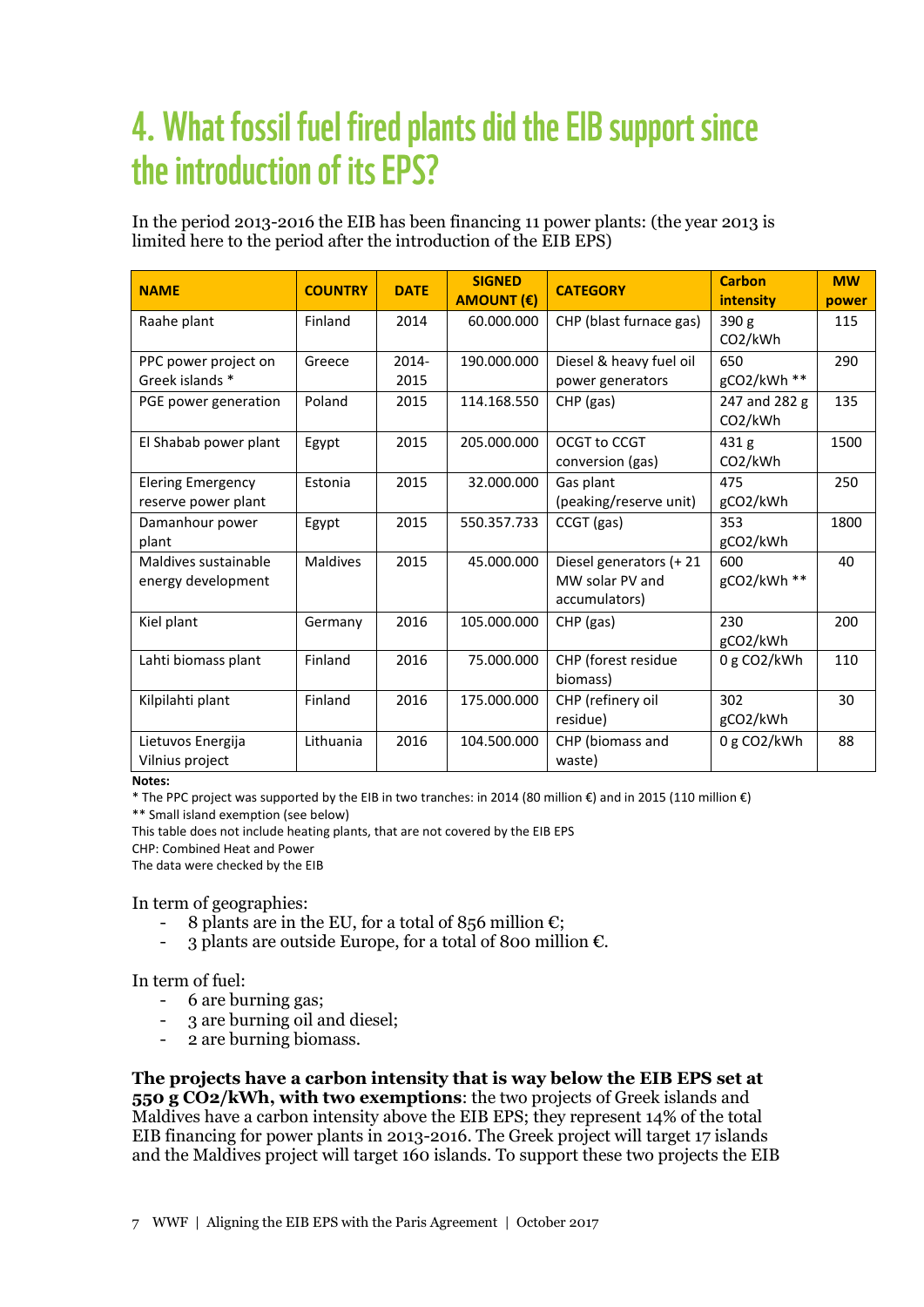has been using an EPS exemption allowed in its Energy Lending Criteria for isolated energy systems such as small islands.



**Figure 2. Carbon intensity of EIB-supported plants in 2013-2016 (in g CO2/kWh)**

#### **We believe that such findings give a significant room for manoeuver to the EIB to lower its EPS:**

- All plants supported by the Bank in the past four years are already significantly below the current EPS level (with two exemptions);
- The exemption criteria are working for specific projects (small islands) although a clearer justification about why the exemption criteria are used and deemed relevant would be welcome.

## 5. What new EPS level for the EIB?

The previous chapters show that the context since 2013 has radically changed:

- The Paris Agreement is a game changer and it requires more efforts;
- Climate science is tighter than ever; the IEA stated that the world needs to reach an average of 100 g CO2/kWh for new power generation in 2035;
- Renewable power is becoming more available, competitive and affordable every day;
- The EU is discussing mandatory EPS in two regulations for both new and existing fossil-fuel fired plants;
- In the period 2013-2016 the EIB supported fossil-fuel fired power plants that are far below the EIB EPS level, with two exemptions allowed by the EIB Energy Lending Criteria.
- 8 WWF | Aligning the EIB EPS with the Paris Agreement | October 2017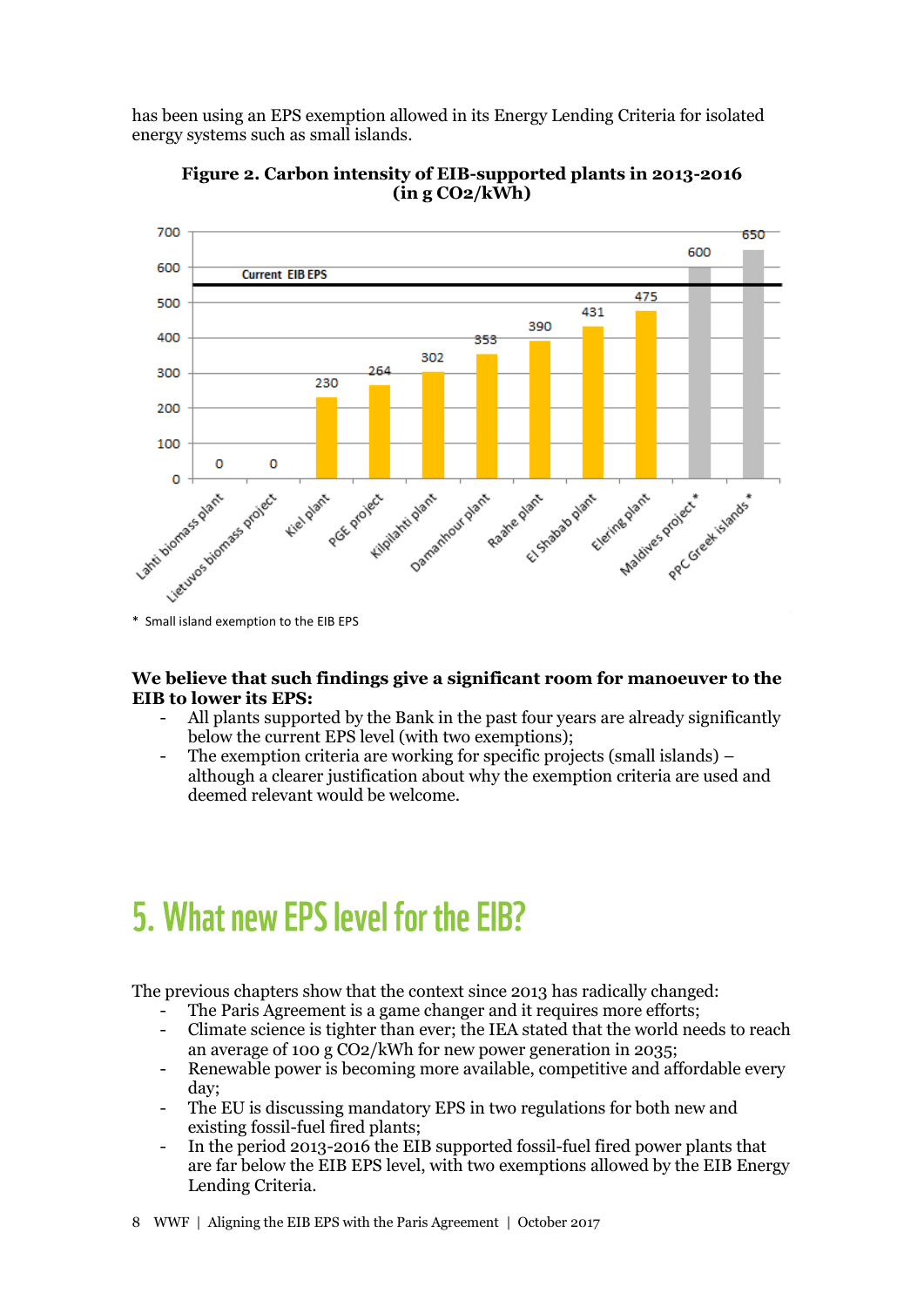#### **Two exemptions to the EPS in the EIB Energy Lending Criteria**

The EIB Energy Lending Criteria contains two exemptions to the EIB EPS:

- "Isolated energy systems such as small islands with no feasible mainland energy connection - and only where there is no economically viable alternative" (paragraph 115). This is the exemption used twice by the Bank in the period 2013-2016 for the Greek island and the Maldives projects;
- "Projects outside the EU located in the poorest countries where it can be demonstrated that projects with carbon emissions above the threshold will have a significant and material positive impact on poverty alleviation and economic development" (paragraph 116).

#### **Given that these exemptions are part of the EIB Energy Lending Criteria not reviewed this year, they will remain applicable. Given the proven flexibility these exemptions provide to the EIB in exceptional cases, they should contribute to enable the Bank to set up a new meaningful EPS level.**

The IEA analysis shows that power generation additions in OECD Europe in 2015 reached an average carbon intensity of slightly above 200 g CO2/kWh (see Figure 3) – and set the need to reach a global average of 100 g CO2/kWh for new power generation in 2035 to be on a 2°C pathway.



#### **Figure 3. Average CO2 emissions intensity of commissioned power capacity (IEA)**

Source: IEA World Energy Investment 2016, p163

For the EIB, these are important points of comparison to set the level of its new EPS and ensure consistency with the Paris Agreement.

#### **Recommendations:**

- The EIB should set its new EPS level at **200 g CO2/kWh** in order to send a strong signal to both power industry and investors.
- The two exemptions to the EPS in the EIB Energy Lending Criteria remain applicable, to allow flexibility in exceptional cases. In such cases the EIB should clarify and strengthen the justification provided.